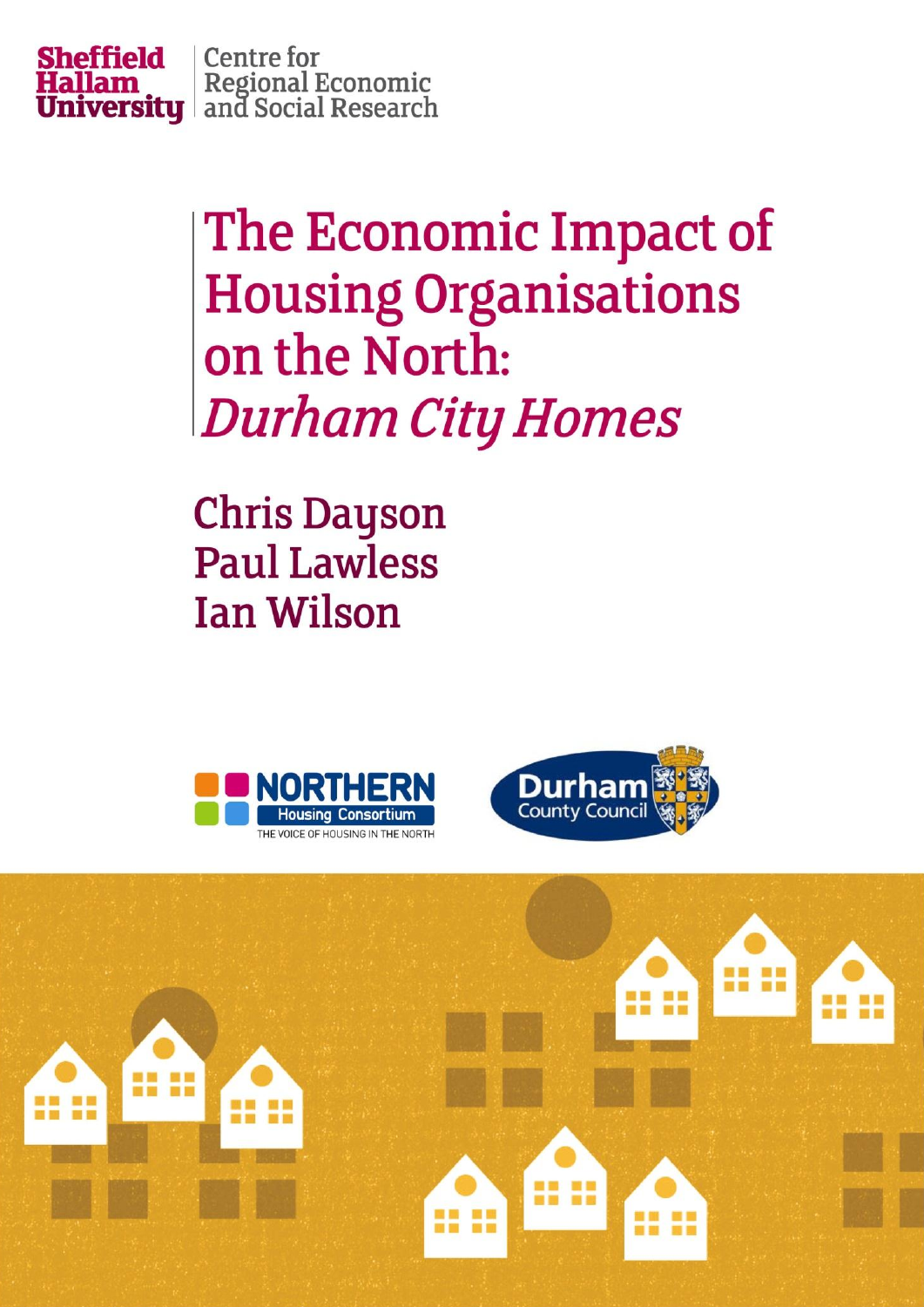# **The Economic Impact of Housing Organisations on the North: Durham City Homes**

**Author(s):**

Chris Dayson Paul Lawless Ian Wilson

January 2013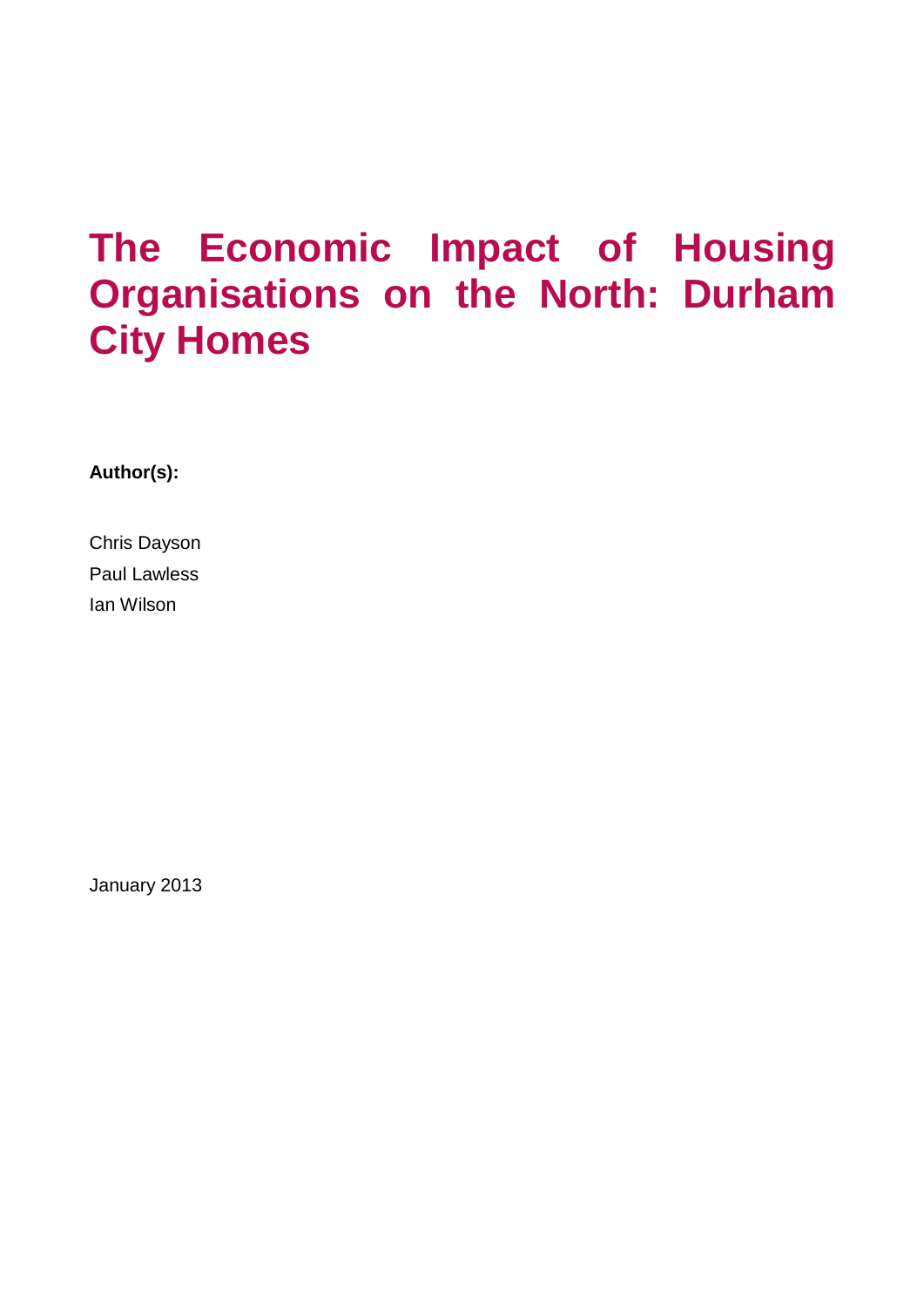# **Contents**

| 1.                                                                             |      |                                                                        |  |  |  |
|--------------------------------------------------------------------------------|------|------------------------------------------------------------------------|--|--|--|
| 2.                                                                             |      |                                                                        |  |  |  |
|                                                                                | 2.1. |                                                                        |  |  |  |
|                                                                                | 2.2. |                                                                        |  |  |  |
| 3.                                                                             |      |                                                                        |  |  |  |
|                                                                                | 3.1. |                                                                        |  |  |  |
|                                                                                | 3.2. |                                                                        |  |  |  |
|                                                                                | 3.3. |                                                                        |  |  |  |
|                                                                                | 3.4. |                                                                        |  |  |  |
|                                                                                | 3.5. |                                                                        |  |  |  |
| Economic Impact: Durham City Homes compared with Housing Associations  9<br>4. |      |                                                                        |  |  |  |
|                                                                                | 4.1. |                                                                        |  |  |  |
|                                                                                | 4.2. | Durham City Homes compared with similarly sized housing associations 9 |  |  |  |
|                                                                                | 4.3. |                                                                        |  |  |  |
|                                                                                | 4.4. |                                                                        |  |  |  |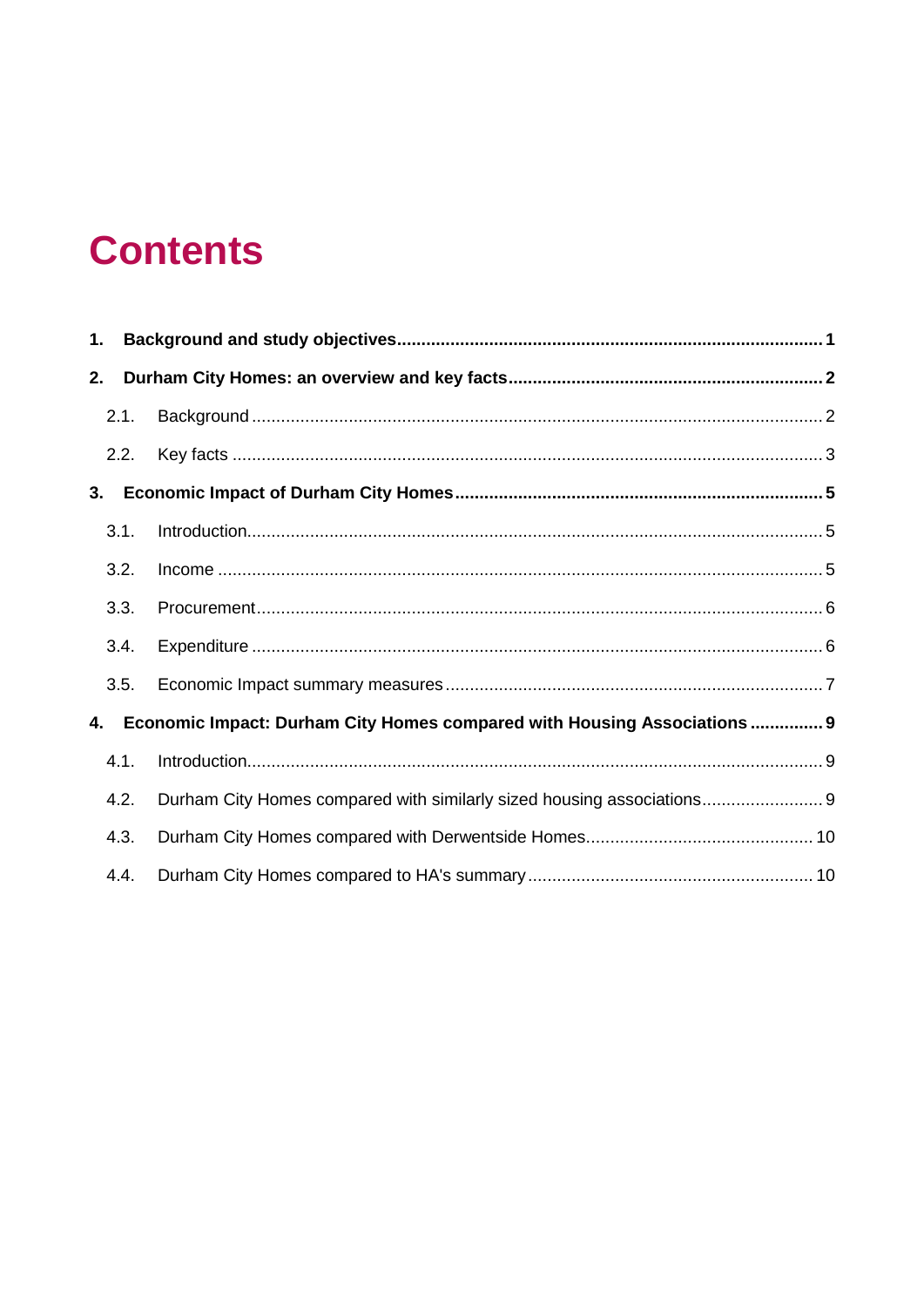1

# <span id="page-3-0"></span>1. **Background and study objectives**

In 2012 the Centre for Regional Economic and Social Research (CRESR) at Sheffield Hallam University was commissioned by the Northern Housing Consortium (NHC), to assess the economic impact of housing organisations on the Northern economy<sup>1</sup>.

The study provides an estimate of the economic impact of housing organisations on the Northern economy based on evidence from a survey of members and detailed case study work in seven organisations. It measures the economic activity stimulated directly by the day-to-day activities of housing organisations as well as the additional activity through the intermediate supply chain.

The findings will support the NHC and housing organisations when engaging with Government, funders and other stakeholders and will underpin the case for housing in the North in the run up to the next Comprehensive Spending Review and the next general election. This study may also provide a **baseline** against which to assess the impact of the multiple challenges facing housing organisations, such as from Welfare Reform.

This case study report for Durham City Homes forms one of a suite of outputs from the study<sup>2</sup>. It provides an overview of Durham City Homes, including its vision, values and objectives and key facts relating to its day-to-day activities, before providing estimates of Durham City Homes' economic impact. The report concludes by assessing differences in estimated economic impact reported for Durham City Homes and similarly sized Housing Associations.

 $\overline{1}$ 

<sup>1</sup> Comprising England's three Northern regions: the North East, the North West and Yorkshire and the Humber  $2$  The main report being available at: Dayson, C. Lawless, P. and Wilson, I. (2013) The Economic Impact of Housing Organisations on the North. Sheffield: CRESR, Sheffield Hallam University. http://www.shu.ac.uk/\_assets/pdf/cresr-Economic\_Impact\_Housing\_Organisations\_Main.pdf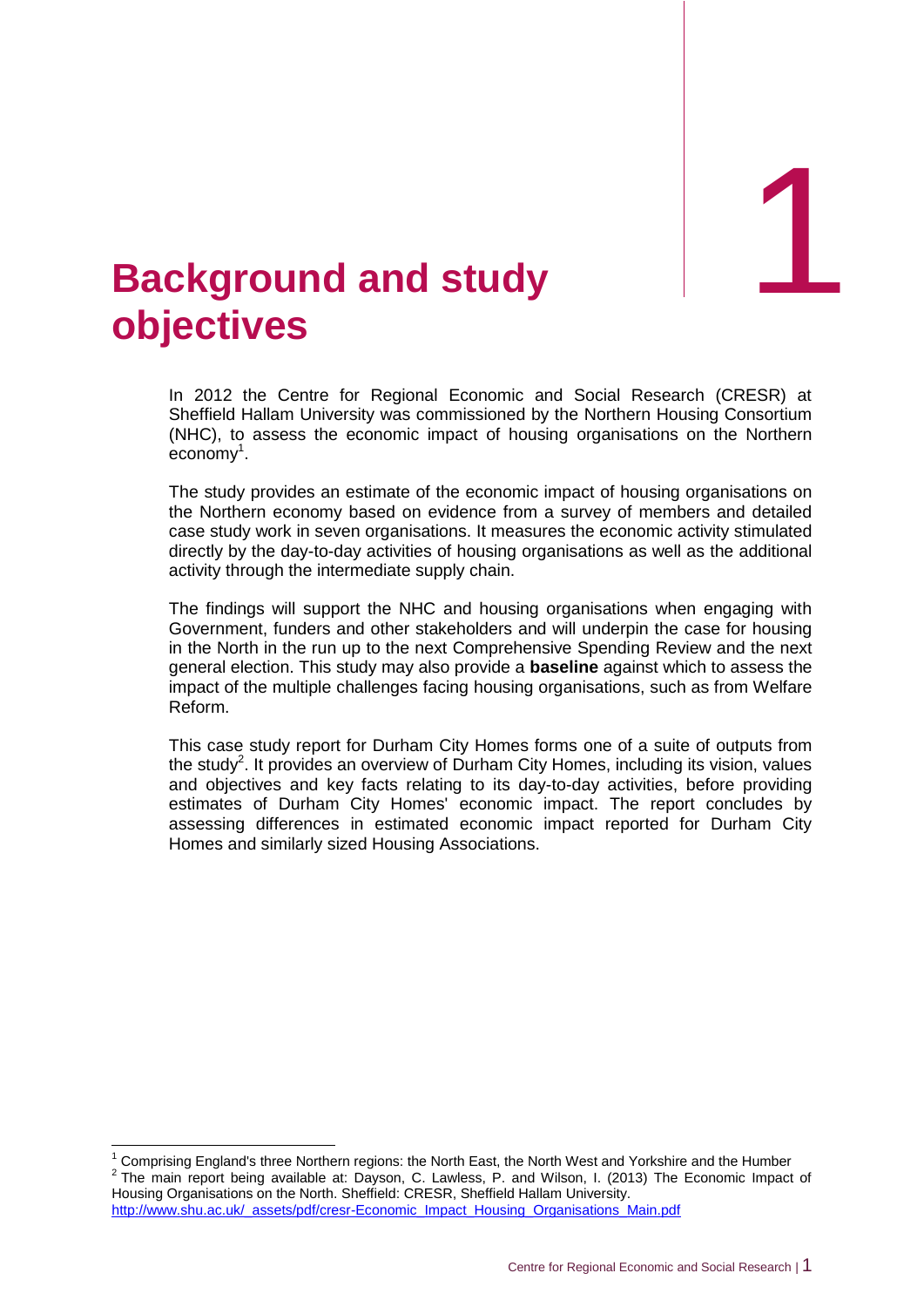**a** 

# <span id="page-4-0"></span>**Durham City Homes: an overview and key facts**

# <span id="page-4-1"></span>**2.1. Background**

Durham City Homes is a part of Durham County Council and manages 6,000 council homes spread across 33 discrete locations, with the largest concentration in the village of Brandon.

#### Its vision is *'To provide affordable, modern housing and excellent housing services in neighbourhoods that are clean, green and safe and that people want to live in'.*

This vision is underpinned by Durham City Homes' agreed organisational values:

- **P**ride in where we live and work
- **R**espect for each other, our differences and what we all contribute
- **I**nvesting in homes, communities and people
- **V**aluing homes, communities and people
- **I**nclusion of customers, our staff and people
- **L**istening and learning from customers, each other and from excellence elsewhere
- **E**quality of access and reflecting diversity in what we deliver
- **G**reen, energy efficient and sustainable
- **E**fficient, value for money service delivery
- We think it is a **PRIVILEGE** to work on behalf of you.

Durham City Homes has three main objectives to provide:

- excellent services
- modern homes
- and communities and places that people are proud of.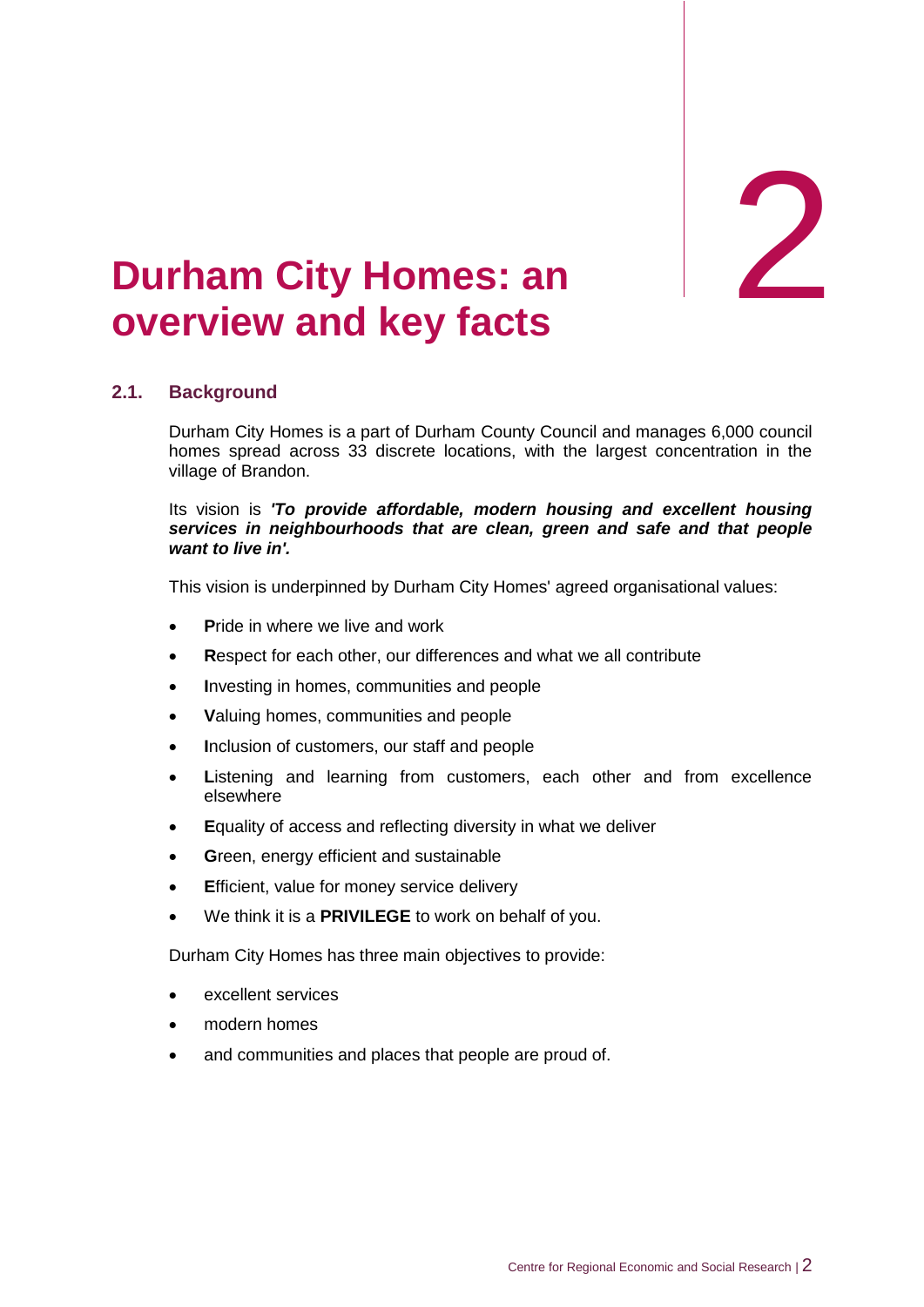

## <span id="page-5-0"></span>**2.2. Key facts**

Key facts about Durham City Homes day-to-day activities in the financial year 2011/12 included:

- it employed, on average, 45 people per month, equating to 44 full time equivalent employees; this excludes the Direct Labour Organisation within Durham County Council
- it managed 6,000 dwellings; all of which provided general needs housing; 60 per cent were houses, 32 per cent were bungalows and nine per cent were flats
- 24 per cent of dwellings were 1 bed, 42 per cent 2 bed and 32 per cent 3 bed
- between 1 April 2011 and 31 March 2012 Durham City Homes provided 21 fewer units, the outcome of 26 demolitions and 5 net conversions
- it provided no new build completions and had no units in development at the end of March 2012
- total income received was £19.315 million, 98 per cent of which came from rent
- incomes not realised due to current arrears and voids were £0.624 million and £0.193 million respectively
- Durham City Homes brought 664 homes up to the decent homes standard in 2011/12; works undertaken included 505 door replacements, 488 window replacements and 473 heating replacements; tenants scored Durham City Homes 7.7 out of 10 for satisfaction with their Decent Homes work; at the end on the financial year 100 per cent of units managed met the decent homes standard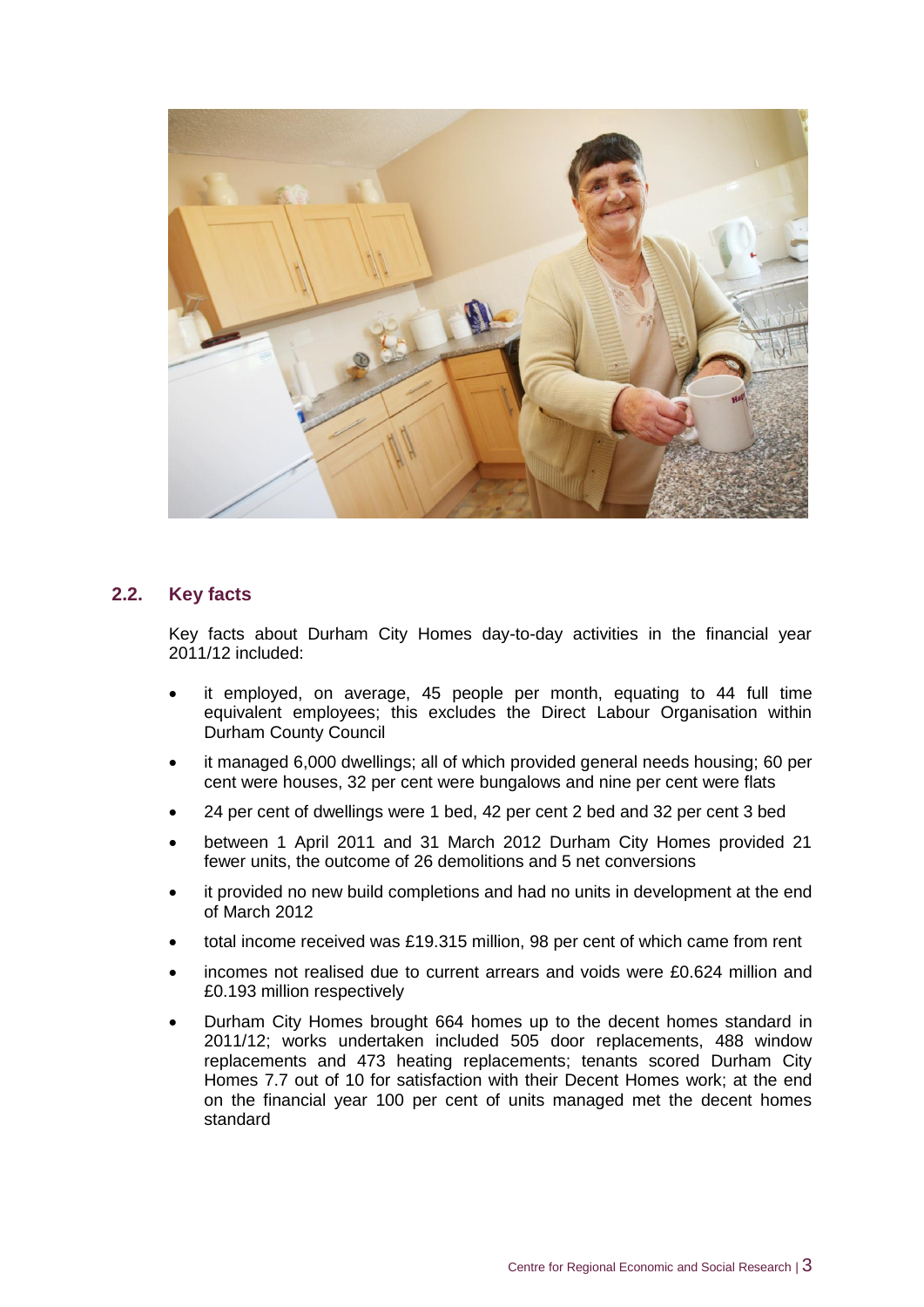- the organisation committed a direct financial input of £644,000 and £47,000 of staff cost towards community investment<sup>3</sup> activities
- its work was supported by 40 volunteers; Durham City Homes has four tenant involvement target measures which are reported within annual reports
- it has a 2012/13 capital works programme with budget of just under £6.950 million; this will involve work on 1,299 properties and will include 505 refurbishments, 425 heating systems and 369 windows and doors replacements.



 $\overline{a}$  $3$  Community investment has been used within this report as a collective term to cover services, facilities and environmental improvements which housing organisations provide for their tenants and the wider communities in which they operate. It encompasses what has previously been termed 'housing plus', 'added value' or regeneration work.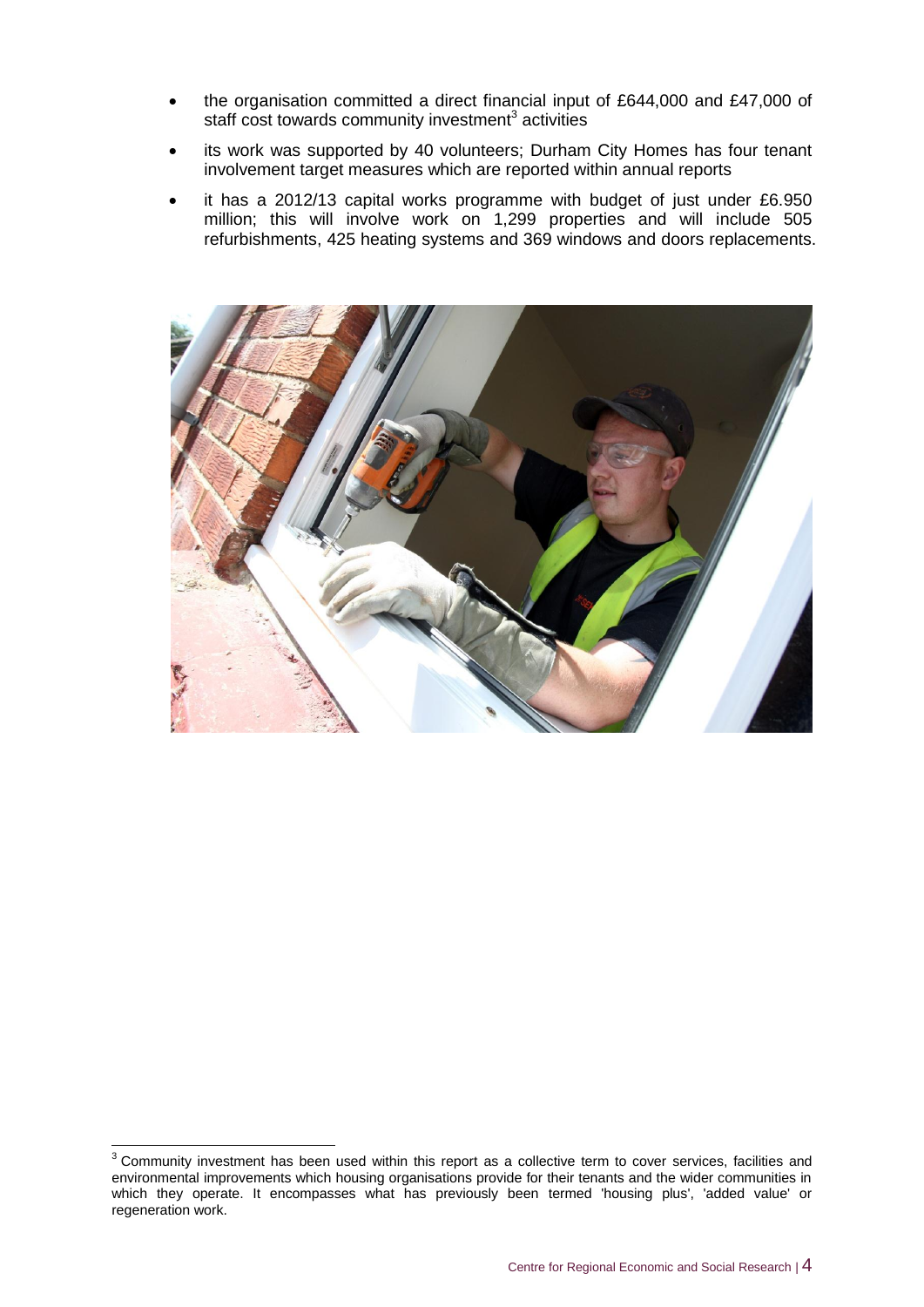3

# <span id="page-7-0"></span>3. **Economic Impact of Durham City Homes**

# <span id="page-7-1"></span>**3.1. Introduction**

This section provides estimates of the economic impact of Durham City Homes. Economic Impact for 2011/12 has been assessed for three key economic measures:

- expenditure (output)
- Gross Value Added (GVA): the value of output produced minus intermediate output
- employment.

The study incorporates both **direct and indirect impacts**:

- direct impact: the value to the economy directly attributable to the activities of Durham City Homes: money flowing into the economy through expenditure on day-to-day activities
- indirect supplier effects: the ripple effect through the immediate supply chain providing goods and services to housing organisations
- indirect income induced effects: arising outside the immediate supply chain as a result of expenditure by employees of both Durham City Homes and of organisations in the immediate supply chain.

Before summarising the economic impact of Durham City Homes on the Northern economy three preceding sections look at factors affecting economic impact: income, procurement and expenditure.

#### <span id="page-7-2"></span>**3.2. Income**

The amount of income<sup>4</sup> which Durham City Homes received is important in assessing economic impact as it affects the level of gross expenditure. In the financial year 2011/12 Durham City Homes' income was £19.315 million:

- £18.947 million (98 per cent) from rent
- £0.229 million (1 per cent) from non-social housing rental income.

 4 This study uses a more inclusive definition of income than that within financial statements. The study includes all 'incoming', including loan funding and income earned from non social housing activities.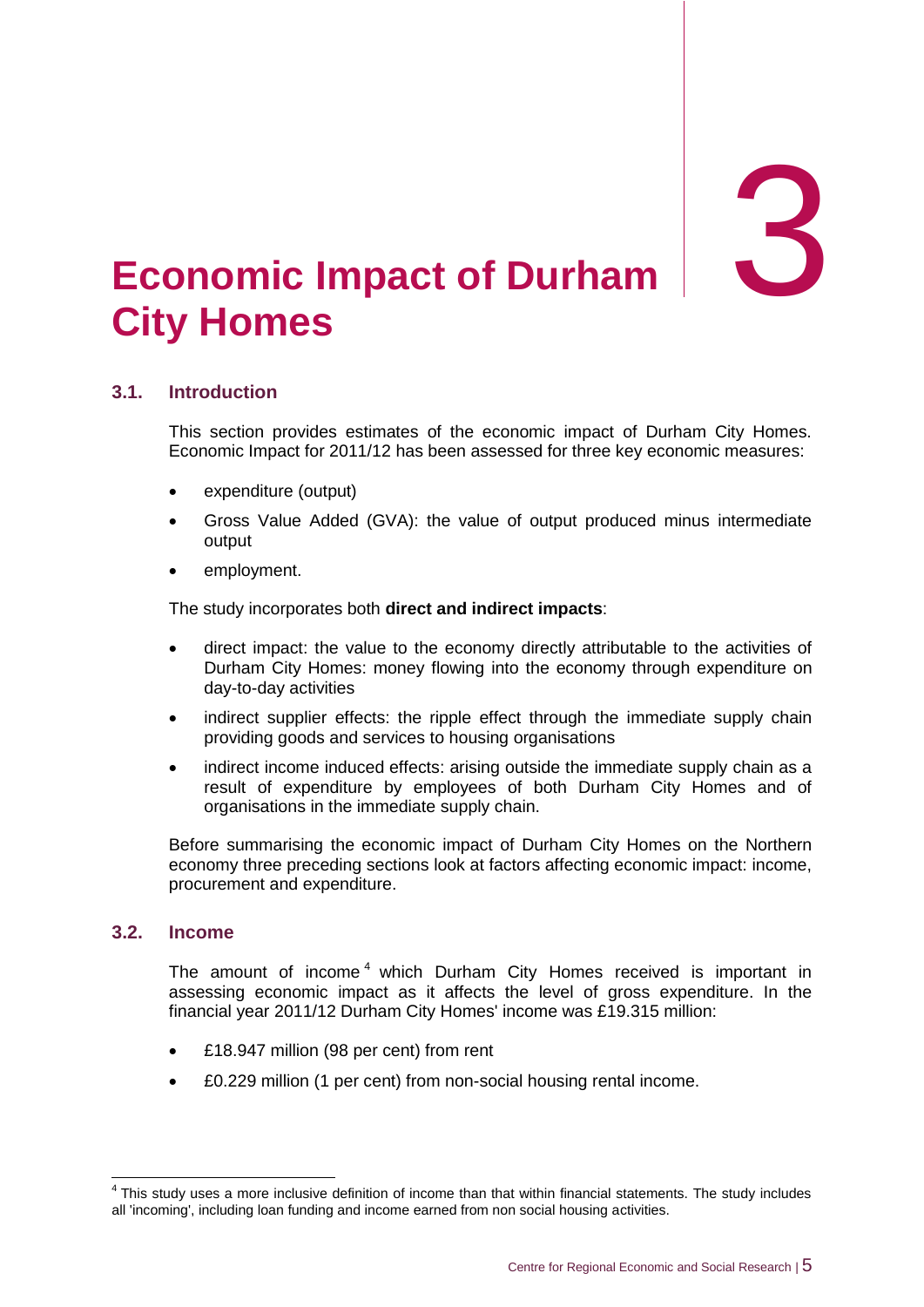# <span id="page-8-0"></span>**3.3. Procurement**

Procurement policies are important in determining leakage of expenditure out of the local economy. Durham City Homes adopts Durham County Council's procurement strategy. This strategy is underpinned by 11 principles, including:

- community engagement; to ensure priorities of local people are considered in all major works
- local wealth creation; whilst they are unable to specify or discriminate in favour of local suppliers the council and Durham City Homes have contributed to the success of local suppliers and communities by, for example, including evaluation criteria designed to assess positive economic and social outcomes; they have also created a Procurement Action Group to lead on supplier engagement to ensure local SMEs are well equipped to bid for work
- transparency and accountability; for example publishing all purchases over £500
- value for money; balancing economy, efficiency and effectiveness.

Durham City Homes use North East Procurement when acquiring works. North East Procurement provide:

- value for money solutions for each activity, that will also deliver the required quality of product
- training and employment opportunities for local people through support of industry and contactors
- additional social, community and environmental benefits to improve the overall living conditions for local people
- the opportunity to explore future possibilities for further collaboration between organisations.

### <span id="page-8-1"></span>**3.4. Expenditure**

The value of gross expenditure<sup>5</sup>, the percentage of expenditure going to local suppliers (net expenditure), and the composition of expenditure (i.e. how money has been spent) are all relevant to economic impact calculations.

In 2011/12 Durham City Homes had a gross expenditure of £18.628 million. Of this £14.133 million (76 per cent) went to suppliers based in England's three Northern regions.

How this money was spent affects economic impact calculations through the magnitude of the indirect effect. Certain types of expenditure, such as that on construction, are associated with a larger 'multiplier effect', that is they stimulate a greater ripple effect through the supply chain than do other types of expenditure. Analysis of how Durham City Homes spent its money reveals:

 expenditure on refurbishment and purchase of housing properties (£5.839 million) accounted for nearly a third of gross expenditure with 98 per cent (£5.710 million) of this going to suppliers based in the North

 5 This study uses a more inclusive definition of expenditure than that for operational expenditure outlined in financial statements. The study includes expenditure on items such as construction and refurbishment which usually feature as capital, rather than operational, expenditure.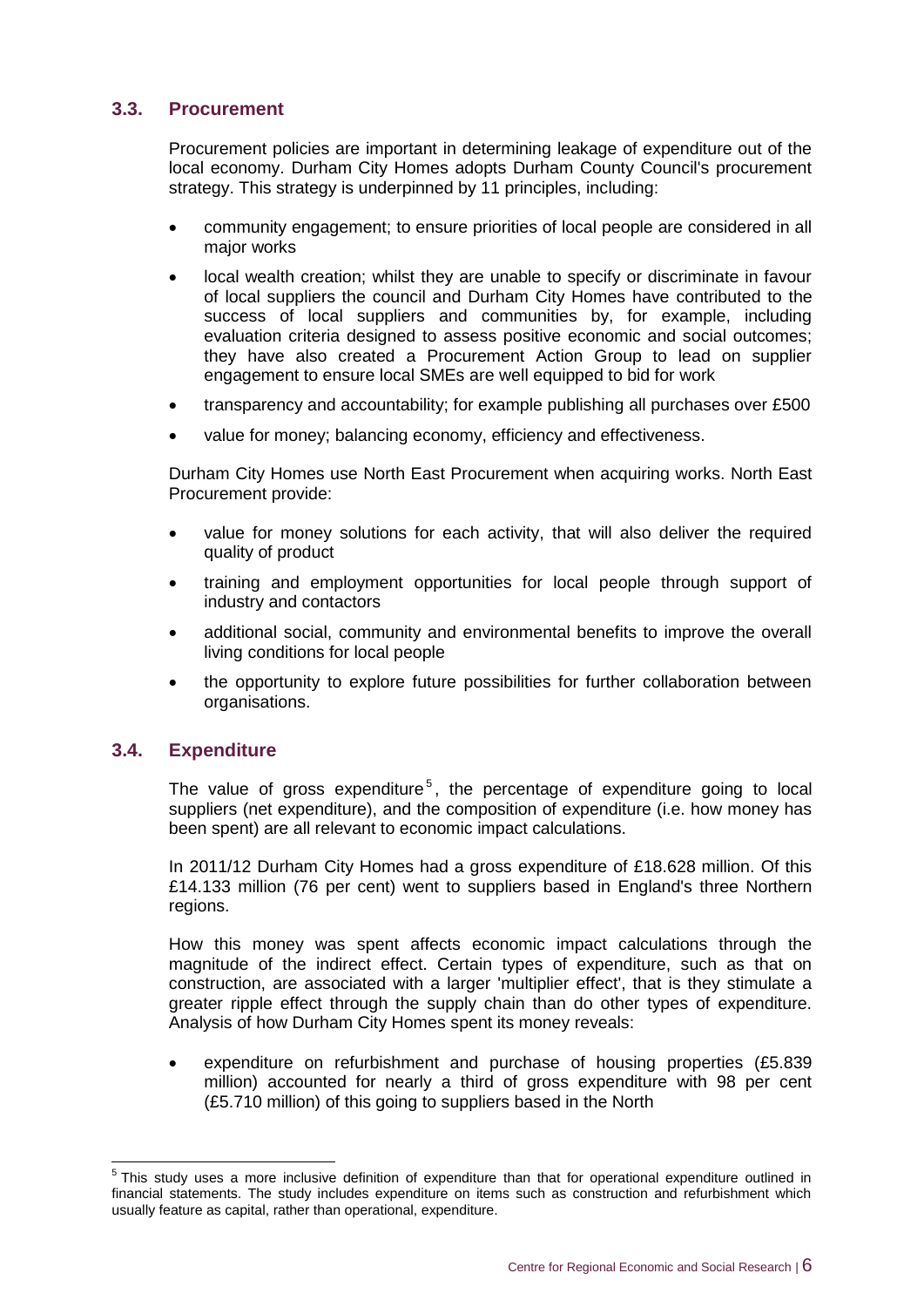- routine and planned maintenance made up the second largest component of gross expenditure (£4,505 million), nearly all (99.8 per cent) of which went to suppliers based in the North
- financial and business services comprised 10 per cent of gross expenditure (£1.928 million), 99 per cent of which went to suppliers in the North
- £0.822 million was spent on direct staff costs all of which went to employees residing in the North.

### <span id="page-9-0"></span>**3.5. Economic Impact summary measures**

Table 3.1 summarises Durham City Homes' economic impact on the Northern economy. This study estimates that in 2011/12 Durham City Homes:

- supported £29.750 million worth of expenditure (output); £14.133 million directly and £15.616 million indirectly through the intermediate supply chain
- created an estimated GVA of £12.522 million; £1.620 million directly and £10.901 million indirectly through the intermediate supply chain
- supported 258 FTE jobs; 44 directly and a further 214 indirectly within the intermediate supply chain.

|                                                | <b>Direct Impact</b> | <b>Indirect Impact</b> | <b>Total Impact</b> |
|------------------------------------------------|----------------------|------------------------|---------------------|
| Output:<br><b>£thousands</b>                   | 14,133               | 15,616                 | 29,750              |
| <b>Gross Value Added:</b><br><b>£thousands</b> | 1,620                | 10,901                 | 12,522              |
| <b>Employment:</b><br>(FTEs)                   | 44                   | 214                    | 258                 |

#### **Table 3.1: Summary of economic impact on the Northern economy, 2011/12**

Source: CRESR survey (2012)

Table 3.2 summarises the economic impact of Durham City Homes on both the North East and Durham County Council local authority area. Here it is estimated that in 2011/12 Durham City Homes:

- supported £25.263 million worth of expenditure (output) both directly and indirectly in the North East
- created an estimated £10.440 million worth of GVA both directly and indirectly in the North East
- supported 205 FTE jobs both directly and indirectly in the North East
- supported £7.755 million worth of expenditure (output) directly in the Durham economy
- created £1.620 million worth of GVA directly for the Durham economy
- supported 44 FTE jobs based within the Durham County Council local authority area.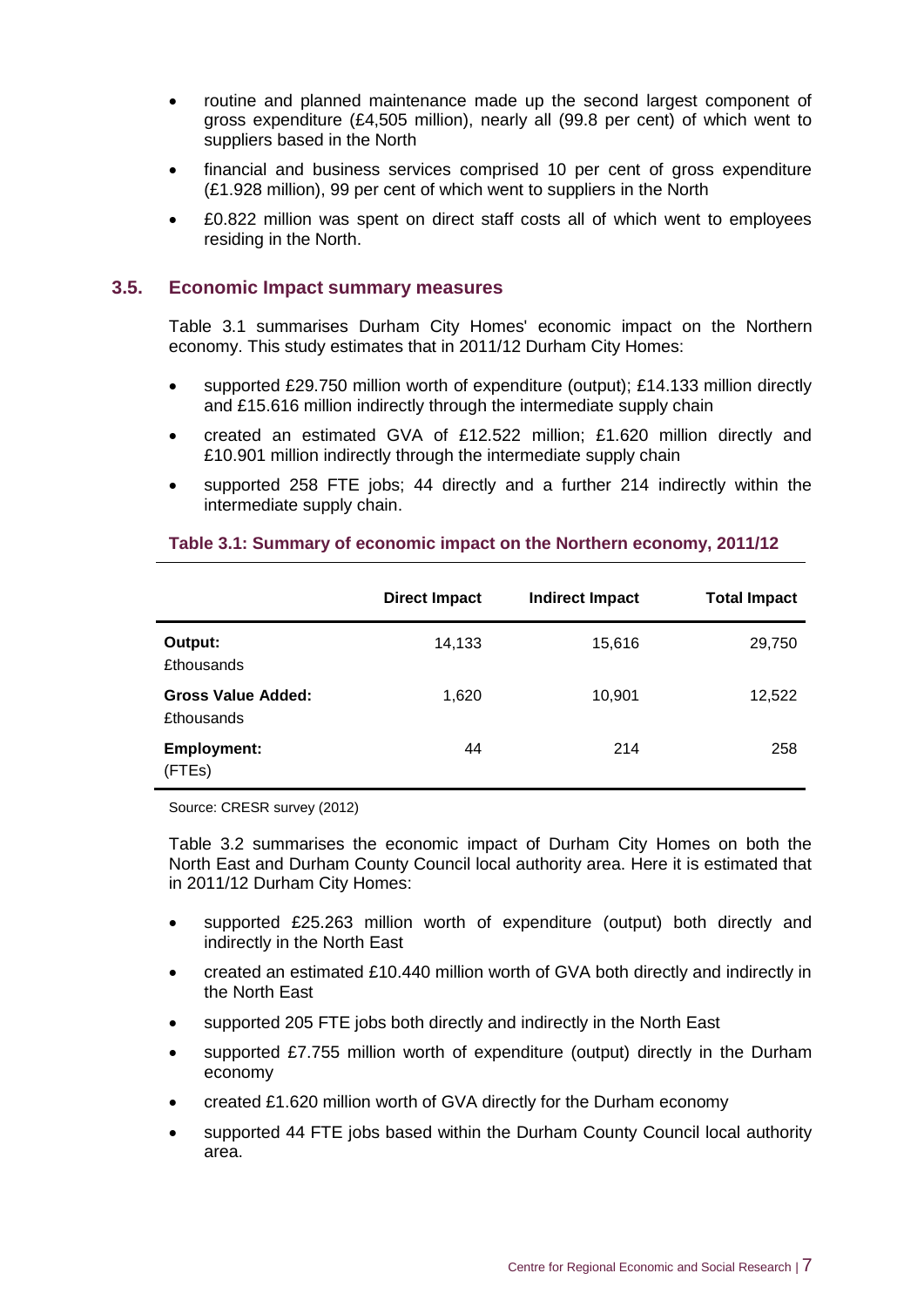|                                                   | <b>Direct Impact</b> | <b>Indirect Impact</b> | <b>Total Impact</b> |
|---------------------------------------------------|----------------------|------------------------|---------------------|
| <b>North East</b><br>Output:<br><b>£thousands</b> | 12,787               | 12,476                 | 25,263              |
| <b>Gross Value Added:</b><br><b>£thousands</b>    | 1,620                | 8,819                  | 10,440              |
| <b>Employment:</b><br>(FTEs)                      | 44                   | 162                    | 205                 |
| <b>Durham</b><br>Output:<br><b>£thousands</b>     | 7,755                |                        |                     |
| <b>Gross Value Added:</b><br><b>£thousands</b>    | 1,620                |                        |                     |
| <b>Employment:</b><br>(FTEs)                      | 44                   |                        |                     |

**Table 3.2: Summary of economic impact on the North East and Durham economies, 2011/12**

Source: CRESR survey (2012)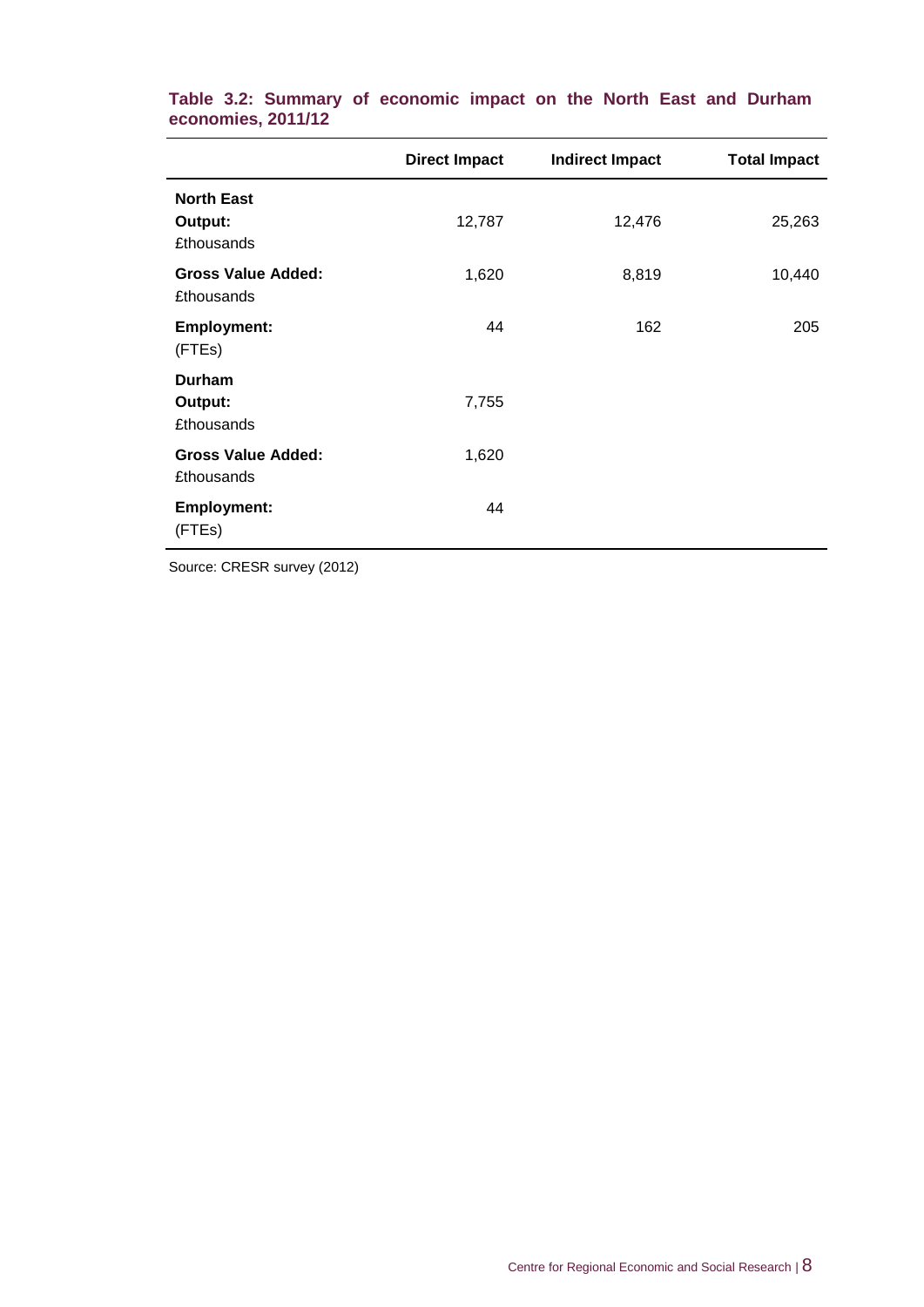# <span id="page-11-0"></span>**Economic Impact: Durham City Homes compared with Housing Associations**

## <span id="page-11-1"></span>**4.1. Introduction**

Differences in economic impact achieved by council and housing associations (HAs) were explored as part of the Durham City Homes case study. This analysis comprised two forms of assessment:

- comparison of the economic impact on the Northern economy of Durham City Homes and the mean impact for eight HAs each of which managed a similar number of units as did Durham City Homes
- supplementary work comparing Durham City Homes with Derwentside Homes to identify differences in key economic impact measures; this included estimates by Derwentside Homes of net additional capital investment since it became a HA in 2006.

### <span id="page-11-2"></span>**4.2. Durham City Homes compared with similarly sized housing associations**

Table 4.1 summarises the mean economic impact on the Northern economy achieved by eight housing associations which each manage a similar number of homes to Durham City Homes.

Comparing these figures to those in Table 4.1 for Durham City Homes reveals that total - direct and indirect - economic impact was considerably lower for Durham City Homes:

- total impact on output expenditure was £29.7 million just over half that for the average of the eight HAs
- total impact on GVA was £12.5 million, half that for the average of the HAs
- total FTE jobs supported by Durham City Homes was just over two-fifths the average for the comparator HAs.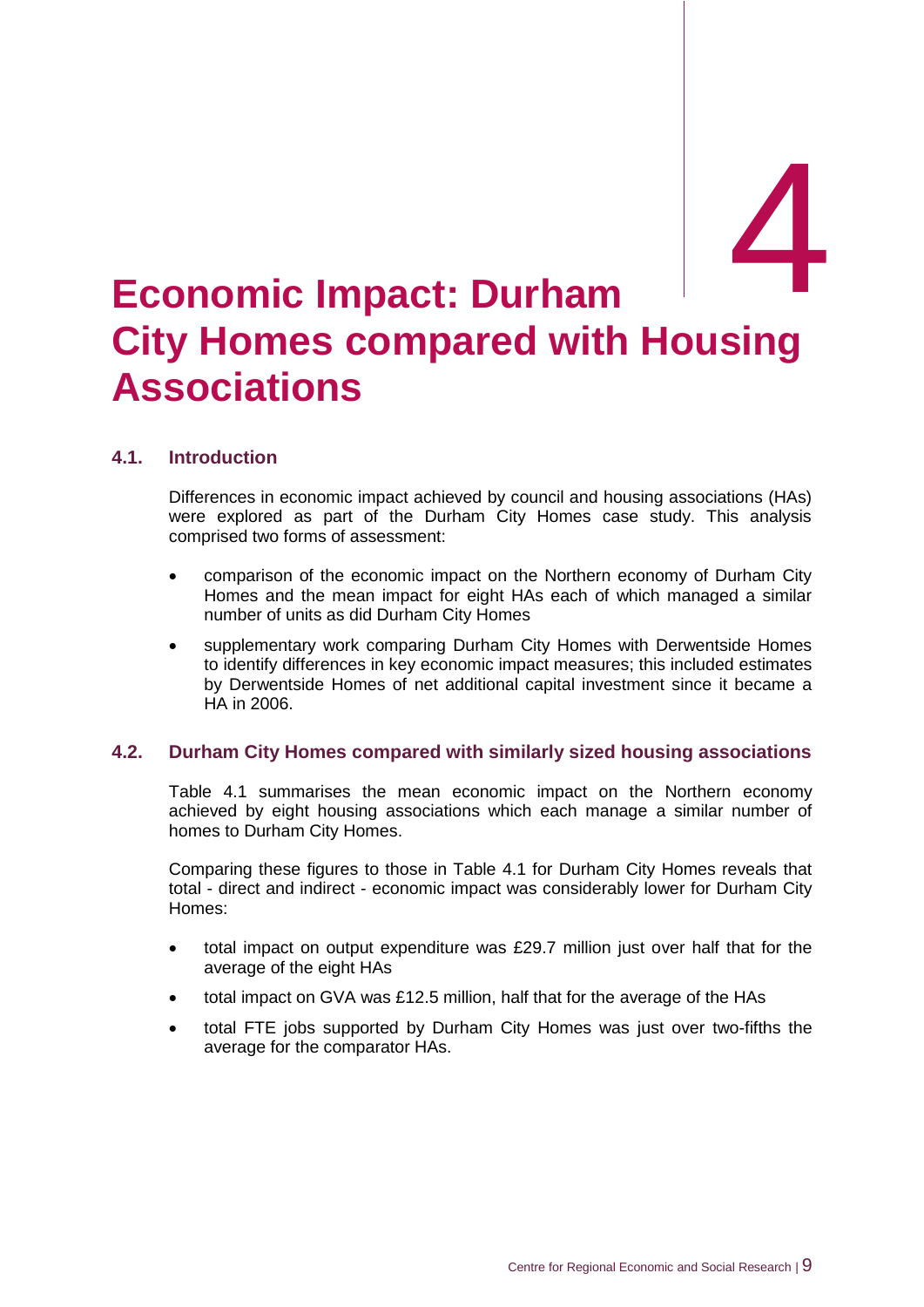|                                         | <b>Direct Impact</b> | <b>Indirect Impact</b> | <b>Total Impact</b> |
|-----------------------------------------|----------------------|------------------------|---------------------|
| Output:<br><b>£thousands</b>            | 27,233               | 29,550                 | 56,783              |
| Gross Value Added:<br><b>£thousands</b> | 8,318                | 16,700                 | 25,018              |
| <b>Employment:</b><br>(FTEs)            | 196                  | 414                    | 610                 |

### **Table 4.1: Summary of average economic impact on the Northern economy by the comparator HAs, 2011/12**

Source: CRESR survey (2012)

#### <span id="page-12-0"></span>**4.3. Durham City Homes compared with Derwentside Homes**

Derwentside Homes was established in December 2006 when it took over ownership and management of around 6,700 properties formerly owned by Derwentside District Council in the North West of County Durham. Derwentside Homes is a useful comparator for Durham City Homes as it:

- manages a similar number of units, next to Durham City Homes in the same local authority area, with a similar profile of stock and tenants
- is a recent Large Scale Voluntary Transfer (LSVT) organisation, so may be able to provide insights as to any additional impact which Durham City Homes might have been able to achieve should it have transferred ownership at a similar time.

Key differences to emerge from a comparison of economic impact measures in 2011/12 include:

- Derwentside had an income of £26.272 million; if loan funding is also included this increases to £34.538 million; in comparison Durham City Homes' income was £19.315 million with no additional loan funding being available
- gross expenditure by Derwentside Homes in 2011/12 was £32.866 million compared with £18.628 million by Durham City Homes; excluding expenditure on bad debt and depreciation, Derwentside Homes (£28.892 million) spent double that of Durham City Homes (£14.464 million)
- with regards to construction activity Dewentside Homes completed 4 new builds and had a further 41 homes in development at the end of the year; Durham City Homes built no new homes and had no dwellings in development at the end of the financial year
- since the stock transfer to Derwentside Homes in December 2006, capital investment up to 31 March 2012 was £92.7 million compared with Derwentside council's proposed spend in the same period of just £27 million: an estimated additional capital investment worth £65.7 million occurred.

### <span id="page-12-1"></span>**4.4. Durham City Homes compared to HA's summary**

Drawing on evidence presented above it is clear that similarly sized housing associations are able to provide a far larger economic impact than can council housing organisations, such as Durham City Homes.